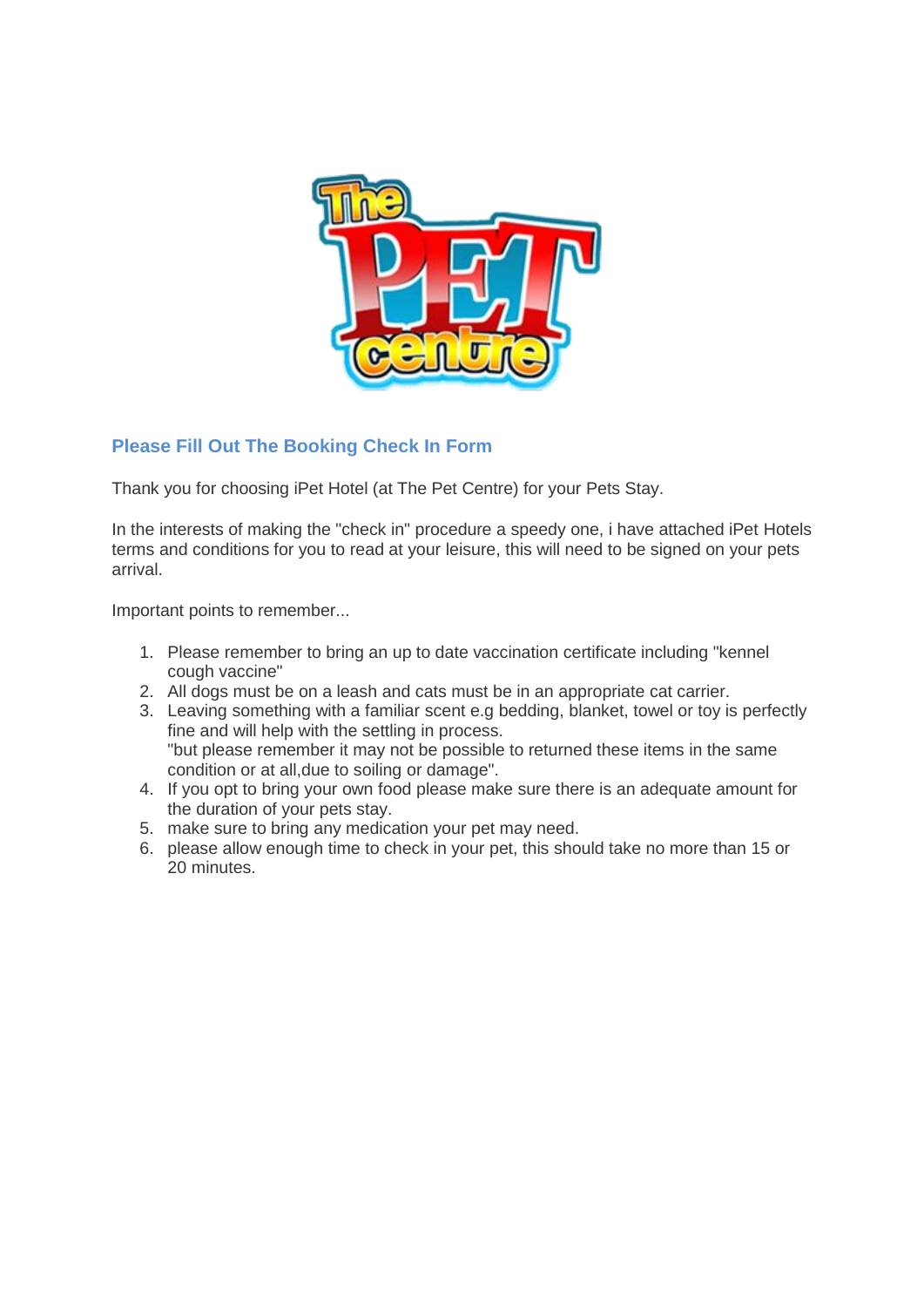| Alternative contact number (relative, friend etc.) [2001] [2012] [2012] [2012] [2012] [2012] [2012] [2012] [20 |  |                        |  |
|----------------------------------------------------------------------------------------------------------------|--|------------------------|--|
|                                                                                                                |  | $Vert$ $\frac{1}{2}$   |  |
|                                                                                                                |  |                        |  |
|                                                                                                                |  | Neutered; ____________ |  |
|                                                                                                                |  |                        |  |
|                                                                                                                |  |                        |  |
|                                                                                                                |  |                        |  |
|                                                                                                                |  |                        |  |
| Has your dog /cat ever been boarded before; _________________ Is Group exercise allowed; ___________           |  |                        |  |
|                                                                                                                |  |                        |  |
| <b>Special instructions;</b>                                                                                   |  |                        |  |
|                                                                                                                |  |                        |  |
|                                                                                                                |  |                        |  |
|                                                                                                                |  |                        |  |
|                                                                                                                |  |                        |  |
|                                                                                                                |  |                        |  |
|                                                                                                                |  |                        |  |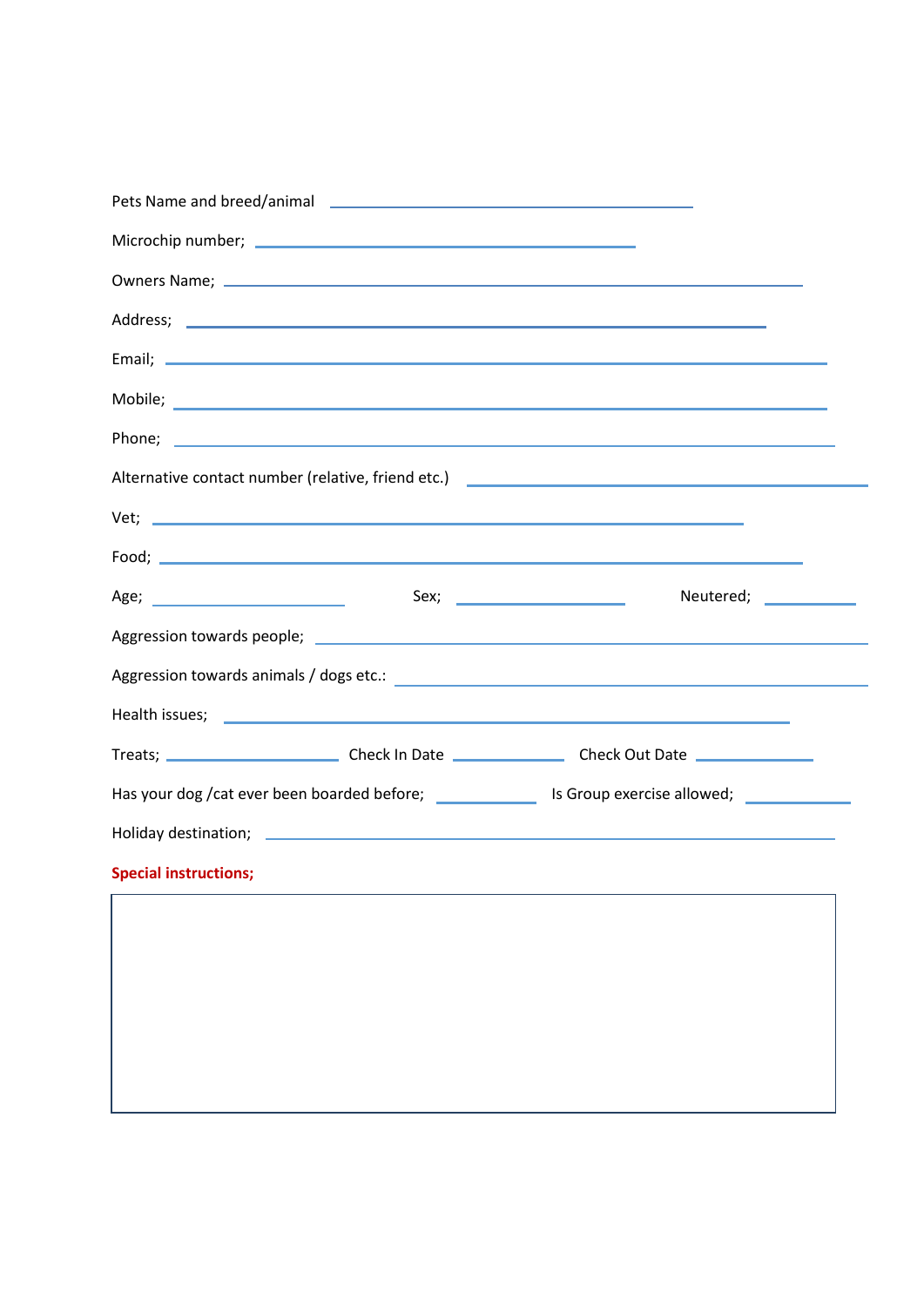# **Terms & Conditions**

THIS AGREEMENT is made between iPet ltd (the "Kennel") and the owner or owners identified in form filled out (collectively the "Owner"). The Kennel and the Owner agree as follows:

### **Boarding Services**

1. The Kennel agrees that it will provide boarding services to the Owner's animal(s) during the term of this Agreement

### **Term**

2. The Kennel agrees to provide boarding services to the Animal for a total of canidating  $from:$   $\_\_\_\_\_\_\_\_\$  am/pm on  $\_\_\_\_\_\_\_\_\_\_$   $\_\_\_\_\_\_\_\_\_\_\_\_$  to  $\_\_\_\_\_\_\_\_$  am/pm on

 $\frac{1}{20}$  (the "Term") at the rate of  $\epsilon$  /night.

3. In the event the Animal's stay at the Kennel is longer than the Term referred to in paragraph 2, the Owner agrees to pay additional daily Boarding Fees applicable. 4. In the event the Animal is picked up earlier than the indicated pick up date, the Owner will be charged for all the days the Animal was originally booked.

### **Payment and Deposits**

4. The Owner agrees to pay the applicable daily Boarding Fees as specified. All payments will be made via cash, Visa, Master Card or Debit.

5. All Boarding Fee balances are payable upon pick-up of the Animal along with any and all other fees applicable to the animal during its/their stay.. A 50% deposit is payable when the animal is dropped off or earlier.

6. If the Owner is a first-time customer, payment will be made, in full, at the time of drop off. 7. If, for the health and/or hygiene of the Animal or the Kennel, the Animal requires bathing or grooming services, the Owner will be responsible for fees associated to this care. Prices will vary by requirement and by the individual condition and temperament of the Animal.

### **Pick-ups and Drop-offs**

8. All pick-ups and drop-offs will occur during the business hours as posted.

9. In the event the Owner has not returned to collect the Animal before closing time on the schedule date of pick-up, the Owner agrees to pay the full day's Boarding Fee unless prior arrangements have been made with the Kennel.

10. All dogs must be on-leash and all cats must be contained when being picked up and/or dropped off.

11. There will be a processing fee of €20.00 for all pick-ups/drop-offs performed outside office hours.

# **Health of Animals**

12. The Owner represents that he or she is the sole owner of the Animal and that the Animal has not been knowingly exposed to distemper, rabies or any other infectious

diseases/parasites within the last 90 days. The Owner further represents that the Animal has received all required vaccinations and that the Animal is in good health.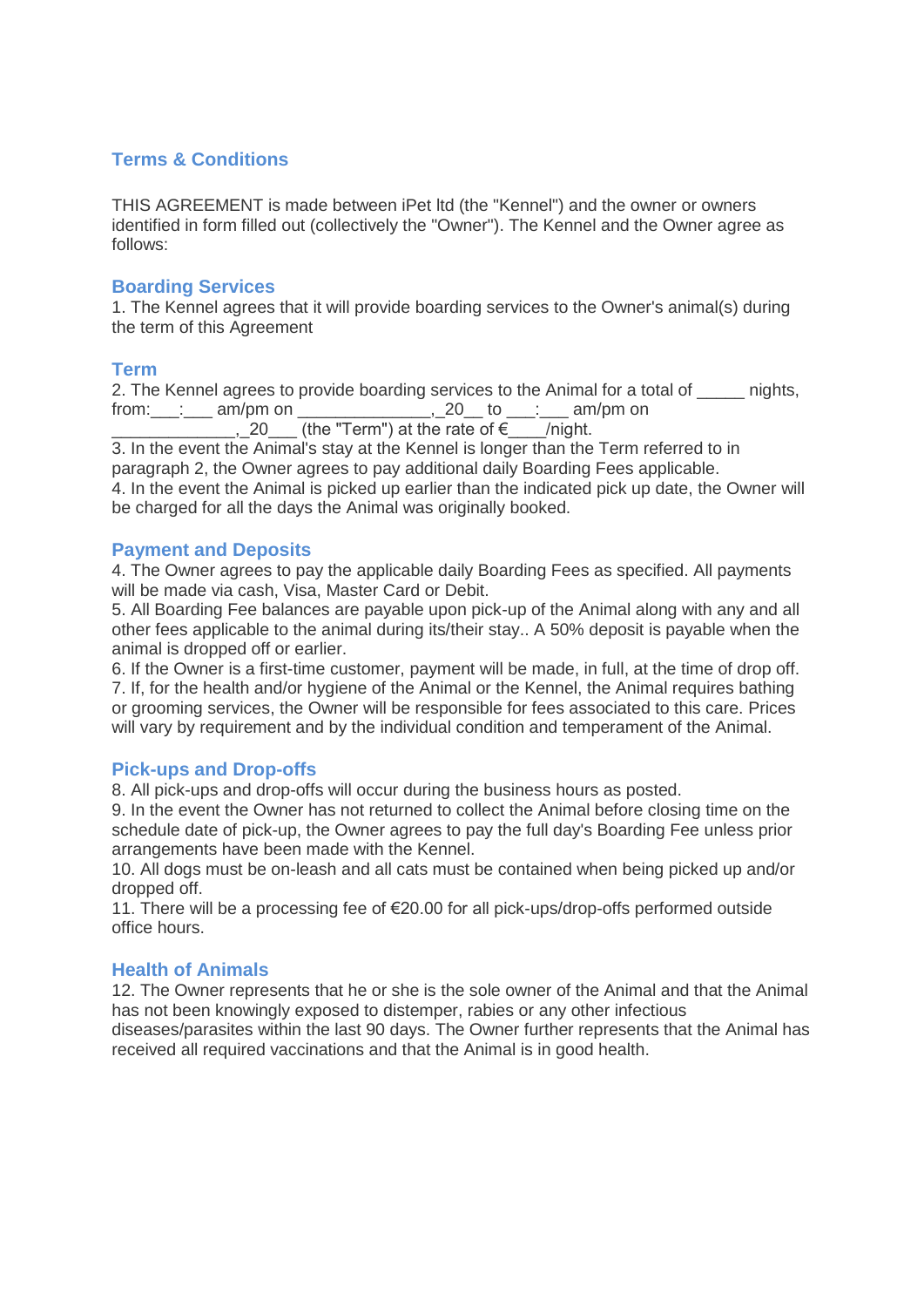13. For each animal boarded, the Owner will provide an original veterinarian's Certificate of Health that clearly states last date of immunizations and expiry date of said immunizations. Each Certificate of Health must be issued and signed by a veterinarian that is licensed to practice veterinary medicine in Ireland

14. The Kennel reserves its right to refuse to provide boarding services to any animal.

### **Unexpected Illness**

15. In the event an Animal becomes ill during their stay at the Kennel, the Kennel will make all reasonable efforts to immediately contact the Owner.

16. In the event the Kennel is unable to contact the Owner, or if the Owner does not immediately provide reasonable and humane instructions for the care of the Animal to the Kennel, and if the state of the Animal's health (in the Kennel's judgement) requires immediate medical attention, the Kennel is hereby authorized to make all reasonable efforts to ensure the Animal receives proper medical attention and may engage the services of a veterinarian of the Kennel's own choosing.

17. The Owner agrees to pay for all medical treatment received by the Animal, and any other related fees or disbursements incurred on the Owner's behalf, during the Term of the Agreement and/or any subsequent days in the Kennel's care.

18. The Owner understands and agrees the Kennel staff are not licensed veterinarians and, therefore, will not attempt to diagnose animal ailments or diseases and the Owner agrees the Kennel will not be liable for any sickness or ailment the Animal develops or manifests during their stay at the Kennel or the result of said sickness or ailment.

### **Unclaimed Animals**

19. In the event an Owner has not returned to the Kennel to pick-up the Animal within10 days after the scheduled pick-up date referred to in paragraph 2 and has not made any other arrangements for payment and/or continued boarding of the Animal at the Kennel, the Kennel may, at its sole discretion, sell or otherwise place the Animal without notice to the Owner.

Liability

20. The Owner understands and agrees the Kennel will not be liable to the Owner nor to any other party for any liability, any consequential losses, any damages whether in contract, tort or otherwise, or any other claims or expenses that may be connected with the services provided by the Kennel including, but not limited to, loss or damage from disease, death, running away, theft, fire and injury to persons, other animals or property.

### **Indemnity**

21. The Owner indemnifies the Kennel, its agents and employees, from any loss, liability, claim or expense, resulting directly or indirectly from the Owner's breach of any warranty or provision contained in this Agreement.

22. The Owner further indemnifies the Kennel, its agents and employees, for any personal injury or damage to property caused or contributed to by the Animal.